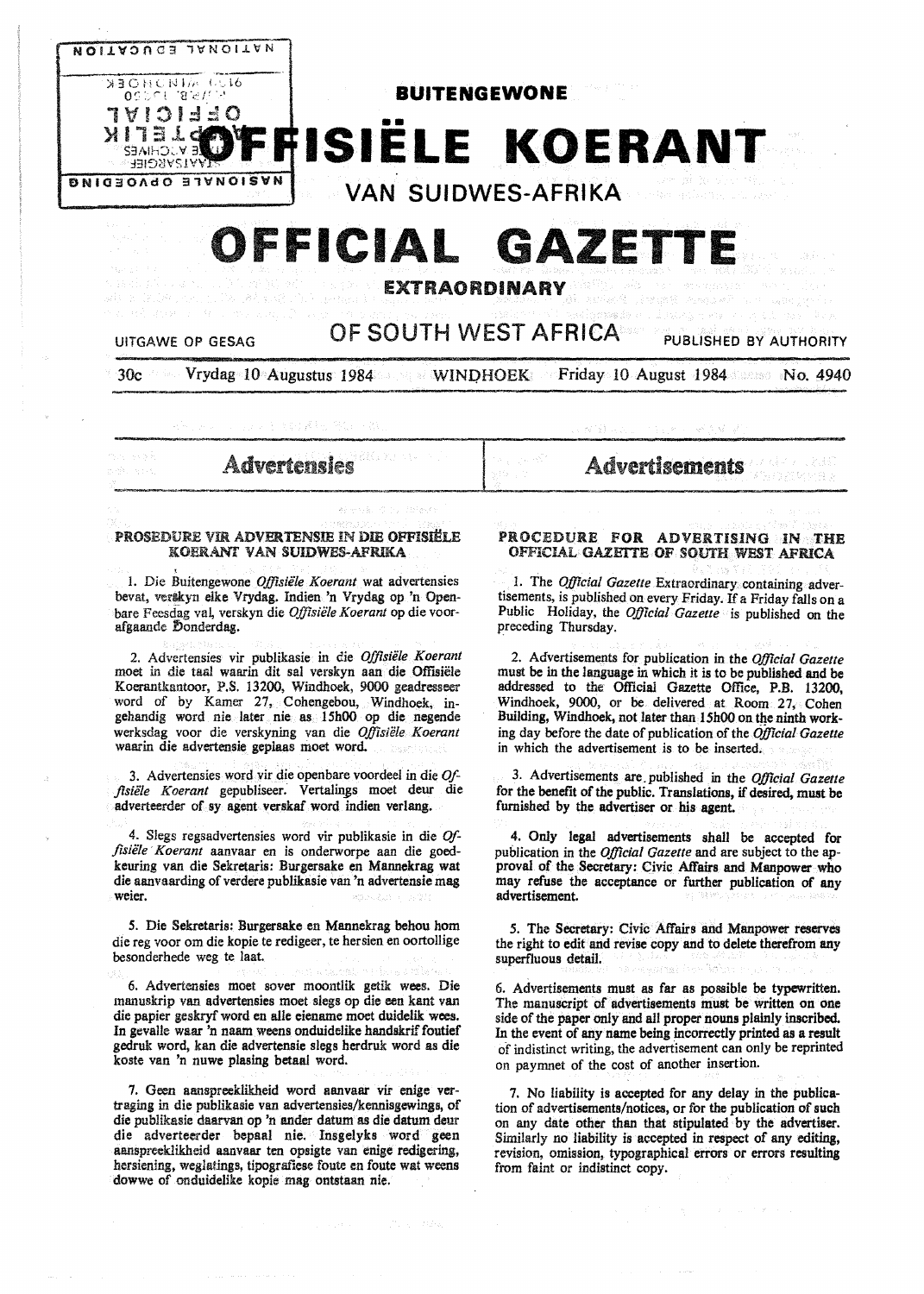8. Die adverteerder word aanspreeklik gehou vir enige skadevergoeding en koste wat voortvloei ult enige aksie wat weens die publikasie hetsy met of sonder enige weglating, foute, onduidelikhede of in watter vorm ookal, van 'n kennisgewing teen die Administrateur-generaal ingestel word.

9. Die jaarlikse intekengeld op die Offisiële Koerant is R20,00 posvry in hierdie **gebied** en die Republiek van Suid-Afrika, verkrygbaar by Swapers Beperk, Poabus *56,*  Windhoek, 9000. Oorsese intekenaars moet posgeld vooruitbetaal. Enkel eksemplare van die *Offisiële Koerant* is verkrygbaar van Swapers Beperk, Posbus 56, Windhoek, 9000 teen die prys soos gedruk op eksemplaar. Eksemplare word vir slegs twee jaar in voorraad gehou.

10. Die koste vir die plasing van kennisgewings is soos volg en is betaalbaar by wyse van tjeks, wissels, pos- of geldorders:

#### LYS VAN VASTE TARIEWE

| GESTANDAARDISEERDE<br><b>KENNISGEWINGS</b>                                                                                                                                                                       | Tarief per<br>plasing<br>R |
|------------------------------------------------------------------------------------------------------------------------------------------------------------------------------------------------------------------|----------------------------|
|                                                                                                                                                                                                                  | 3,25                       |
| Aktes: Verlore dokumente                                                                                                                                                                                         | 6.00                       |
| Besigheidskennisgewings                                                                                                                                                                                          | 5,00                       |
| Boedelwettekennisgewings: Vorms J. 187, 193                                                                                                                                                                      |                            |
|                                                                                                                                                                                                                  | 2.00                       |
| Derdepartyassuransie-eise om skadevergoeding                                                                                                                                                                     | 2,50                       |
| Insolvensiewet- en maatskappywettekennisge-                                                                                                                                                                      |                            |
| wings: J. 28, J. 29. Vorms 1 tot 9 $\dots \dots \dots$                                                                                                                                                           | 4,00                       |
|                                                                                                                                                                                                                  |                            |
| L.W. - Vorms 2 en 6 - bykomstige verkla-<br>rings volgens woordetaltabel, toegevoeg tot die<br>basiese tarief.                                                                                                   |                            |
| Naamsverandering (vier plasings)<br>Naturalisasiekennisgewings (insluitende 'n her-                                                                                                                              | 25,00                      |
| druk vir die adverteerder)                                                                                                                                                                                       | 2,00                       |
| Onopgeëiste geld - slegs in die Buitengewone                                                                                                                                                                     |                            |
| Offisiële Koerantsluitingsdatum 15 Januarie (per                                                                                                                                                                 |                            |
| inskrywing van "naam, adres en bedrag")                                                                                                                                                                          | 0,80                       |
| Slagterskennisgewings                                                                                                                                                                                            | 5.00                       |
| Slumopruimingshofkennisgewings, per perseel                                                                                                                                                                      | 4.00                       |
| Verlore lewensversekeringspolisse                                                                                                                                                                                | 2,00                       |
| 计可变变变 经                                                                                                                                                                                                          |                            |
| NIE-GESTANDAARDISEERDE KENNISGEWINGS                                                                                                                                                                             |                            |
| Maatskappykennisgewings:                                                                                                                                                                                         |                            |
| Kort kennisgewings: Vergaderings, besluite, aan-<br>bod van skikking, omskepping van maatskappye,<br>vrywillige likwidasies, ens.: sluiting van lederegis-<br>ters vir oordragte en/of verklarings van dividende | 11,00                      |
| Dranklisensiekennisgewings (in Buitengewone Of-<br>fisiële Koerante, t.w. Junie/TVl.; November/Kaap;<br>Januarie/OVS; April/Natal) per tweetalige                                                                |                            |
|                                                                                                                                                                                                                  | 7,00                       |
| Verklaring van dividende met profytstate, notas<br>ingesluit                                                                                                                                                     | 25,00                      |
| Lang kennisgewings: Oordragte, veranderings met<br>betrekking tot aandele of kapitaal, aflossings, be-                                                                                                           |                            |
| sluite, vrywillige likwidasies                                                                                                                                                                                   | 37,00                      |
| Handelsmerke in Suidwes-Afrika                                                                                                                                                                                   | 11,00                      |
| Likwidateurs en ander aangesteldes se kennisge-<br>wings                                                                                                                                                         | 7.00                       |

8. The **advertiser will beiheld liable** fot all compensation **and costs arising** from **any action** which.may be Instituted against the Administrator-**General as a result of the publica**tion of a notice with or without any omission, errors, lack of clarity or in any form whatsoever.

9: The subscription for the *Official Gazette* is R20,00 per annum, post free in this territory and the Republic of South Africa, obtainable from Swapers Limited, P.O. Box *56,*  WINDHOEK, 9000. Postage must be prepaid by overseas subscriber. Single copies of the *Official Gazette* are obtainable from Swapers Limited, P.O. Box *56,* Windhoek, 9000, at the price as printed on copy. Copies are kept in stock for two years only.

1 O. The charge for the insertion of notices is as follows **and is payable** in the form of **cheques, bills, postal** or **money**  orders:

#### LIST OF FIXED TARIFF RATES

| STANDARDISED NOTICES                                                                                                                                                                                       | Rate per<br>insertion<br>R |
|------------------------------------------------------------------------------------------------------------------------------------------------------------------------------------------------------------|----------------------------|
| Transfer of business                                                                                                                                                                                       | 3.25                       |
| Deeds: Lost documents                                                                                                                                                                                      | 6.00                       |
| Business notices<br>Administration of Estates Acts Notices: Forms                                                                                                                                          | 5,00                       |
| J. 187, 193, 197, 295, 297, 517 and 519                                                                                                                                                                    | 2,00                       |
| Third party insurance claims for compensation<br>Insolvency Act and Company Acts Notices: J. 28,                                                                                                           | 2,50                       |
| $J. 29.$ Forms 1 to 9 $\ldots \ldots \ldots \ldots \ldots \ldots \ldots$                                                                                                                                   | 4,00                       |
| $N.B.$ - Forms 2 and $6$ - additional statements<br>according to word count table, added to the<br>basic tariff.                                                                                           |                            |
| Change of name (four insertions)<br>Naturalisation notices (including a reprint for the                                                                                                                    | 25,00                      |
| advertiser)<br>Unclaimed moneys — only in the Official                                                                                                                                                     | 2.00                       |
| Gazette Extraordinary, closing date 15 January                                                                                                                                                             |                            |
| (per entry of "name, address and amount")                                                                                                                                                                  | 0,80                       |
| Butchers' notices                                                                                                                                                                                          | 5.00                       |
| Slum Clearance Court Notices, per premises                                                                                                                                                                 | 4,00                       |
| Lost life insurance policies $\dots\dots\dots\dots\dots$                                                                                                                                                   | 2,00                       |
| NON-STANDARDISED NOTICES                                                                                                                                                                                   |                            |
| Company notices:                                                                                                                                                                                           | R                          |
| Short notices: Meetings, resolutions, offer of com-<br>promise, conversion of companies, voluntary win-<br>dings-up, etc.: closing of members' registers for<br>transfers and/or declarations of dividends | 11.00                      |
| Liquor Licence Notices (in Gazettes, Extraor-                                                                                                                                                              |                            |
| viz. June/Tvl.; November/Cape; January/O.F.S.;                                                                                                                                                             |                            |
| April/Natal), per bilingual application<br>.                                                                                                                                                               | 7.00                       |
| Declaration of dividends with profit statements,<br>including notes                                                                                                                                        | 25,00                      |
| Long notices: Transfers, changes in respect of<br>shares or capital, redemptions, resolutions, volun-                                                                                                      |                            |
| tary liquidations                                                                                                                                                                                          | 37,00                      |
| Trade marks in South West Africa                                                                                                                                                                           | 11,00                      |
| Liquidators' and other appointees' notices                                                                                                                                                                 | 7,00                       |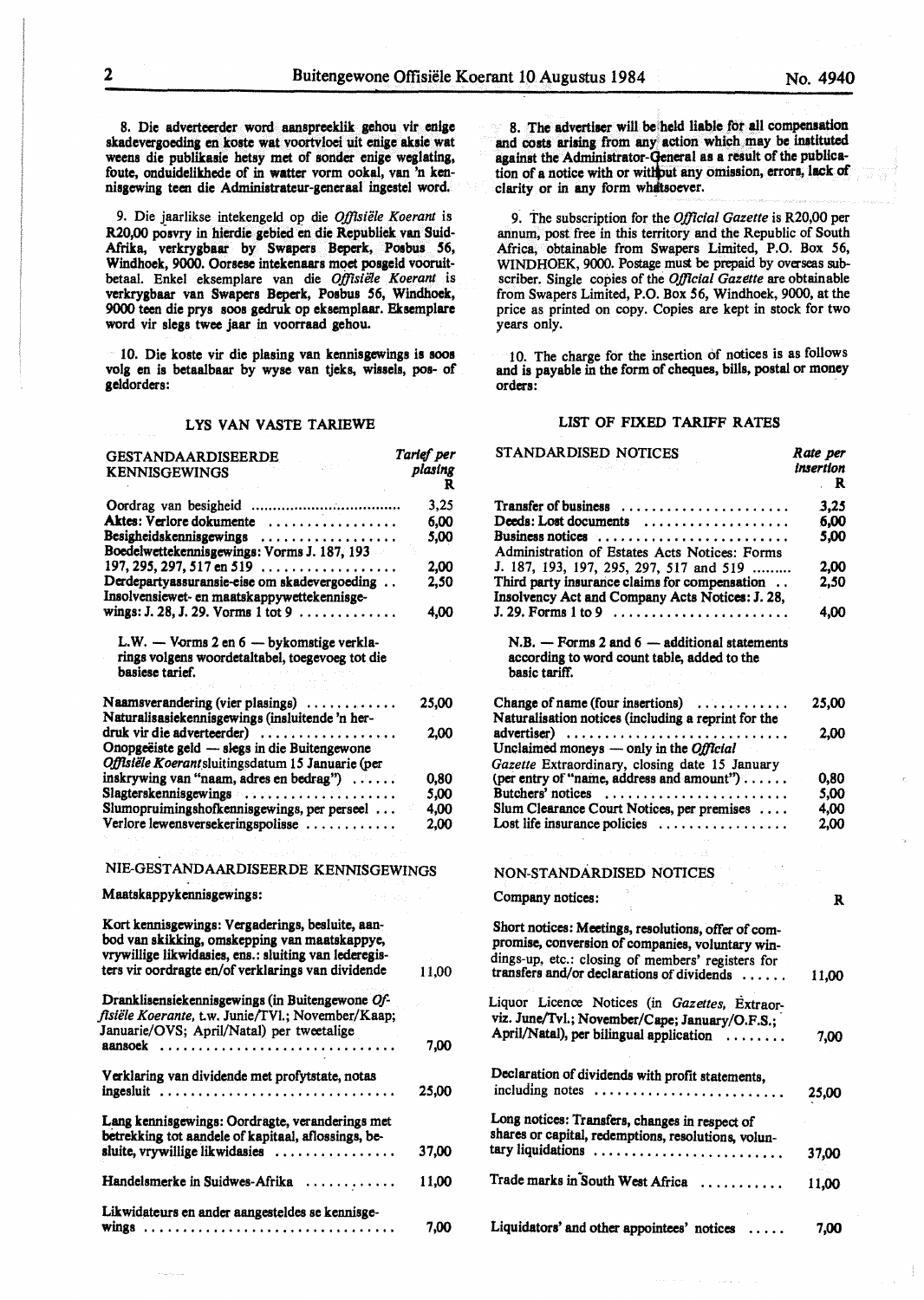#### GEREGTELIKE EN ANDER OPENBARE VERKOPE:

| Geregtelike verkope<br>Openbare veilings, verkope en tenders:                                                  | 18.00 |
|----------------------------------------------------------------------------------------------------------------|-------|
| Tot 75 woorde $\ldots \ldots \ldots \ldots \ldots \ldots \ldots \ldots \ldots$                                 | 6.00  |
|                                                                                                                | 15.00 |
|                                                                                                                |       |
| 이 사람들은 그 사람들은 아이들이 아니라 아이들이 아니라 아이들이 아니라 아이들이 아니라 아이들이 아니라 아이들이 아니라 아이들이 아니라 아이들이 아니라 아이들이 아니라 아이들이 아니라 아이들이 아 |       |

#### ORDERS VAN DIE HOF:

| アンディアン・スペース こうしん こうしん アンディー・ディー・ディー・ディー アール・ディー・ディー エー・エー・エー・エー・エー・エー<br>Voorlopige en finale likwidasies and an anti-state and |       |
|---------------------------------------------------------------------------------------------------------------------------------|-------|
|                                                                                                                                 |       |
| Vermindering of veranderings in kapitaal-                                                                                       |       |
| samesmeltings, aanbod van skikking                                                                                              | 37,00 |
| Geregtelike besture, kurator bonis en soortgelyke                                                                               |       |
| en uitgebreide bevel nisi                                                                                                       | 37,00 |
| Verlenging van keerdatum                                                                                                        | 4,00  |
| Tersydestellings en afwysings van petisies (J. 158)  4,00                                                                       |       |

11. Die koste vir die plasing van advertensies, behalwe die kennisgewings wat in paragraaf 10 genoem word, is teen die tarief van 56c per sm dubbelkolom. (Gedeeltes van 'n sm moet as volle sm bereken word).

12. Geen advertensie word geplaas tensy die koste nie vooruitbetaal is nie. Tjeks, wissels, pos- en geldorders moet **aan** die Sekretaris,: Burgersake en Mannekrag betaalbaar **gemaak** word

#### **Vorm/Porm J 187**

#### **LIKWIDASIE- EN DISTRIBUSIEREKENING** IN **BESTORWE BOEDELS WAT TER INSAE LÊ**

Ingevolge artikel 35(5) van Wet 66 van 1965, word bierby kennis **gegee** dat duplikate van die likwidasie- en distribusierekenings (eerste en finale, *tensy anders vermeld)* in die boedels hieronder vermeld, in die kantore van die Meester en Landdroste soos vermeld en gedurende 'n tydperk van 21 dae (of korter of !anger *indien spesiaal venneld)* vanaf gemelde datums of vanaf datum van publikasie hiervan, as dit later is, ter insae lê van alle persone wat daarby belang het.

Indien binne genoemde tydperk geen besware daarteen by die betrokke Meester ingedien word nie, gaan die eksekuteurs oor tot die uitbetalings ingevolge gemelde rekenings.

116/84 - SCHONECKE Sigrid Hanna 14 1204 01 0002 8 Erf 615 Otjiwarongo Windhoek Van der Westhuizen & Greeff Posbus 47 Otjiwarongo 9000.

SALES IN EXECUTION AND OTHER. PUBLIC SALES:

| Sales in execution $\ldots \ldots \ldots \ldots \ldots$<br>Public auctions, sales and tenders:                                                                                        | 18.00    |
|---------------------------------------------------------------------------------------------------------------------------------------------------------------------------------------|----------|
| Up to $75$ words $\ldots \ldots \ldots \ldots \ldots \ldots \ldots$                                                                                                                   | 6,00     |
| $76$ to 250 words $\ldots \ldots \ldots \ldots \ldots \ldots \ldots$                                                                                                                  | 15,00    |
| 251 to 350 words                                                                                                                                                                      | 23,00    |
| The Common Section Classifier Common Section 2004 (Section 2014) and the Common Section                                                                                               |          |
| ORDERS OF THE COURT: A process and the stage                                                                                                                                          |          |
| TA TERRAHAN TAGAN TALAH TERRAHA SELATA DI MENJERI BE                                                                                                                                  |          |
| Provisional and final liquidations or seque-                                                                                                                                          |          |
| strations of $\mathcal{L}(x)$ , $\mathcal{L}(x)$ , $\mathcal{L}(x)$ , $\mathcal{L}(x)$ , $\mathcal{L}(x)$ , $\mathcal{L}(x)$ , $\mathcal{L}(x)$ , $\mathcal{L}(x)$ , $\mathcal{L}(x)$ | 14.00    |
| Reduction or change in capital mergers, offer of                                                                                                                                      | Base Bar |
| compromise                                                                                                                                                                            | 37,00    |
| Judicial managements, <i>curator bonis</i> and similar                                                                                                                                |          |
| and extensive rule nisi                                                                                                                                                               | 37,00    |
| Extension of return date $\ldots, \ldots, \ldots, \ldots$                                                                                                                             | 4.00     |
| Supersession and discharge of petitions (J. 158).                                                                                                                                     | 4.00     |

11. The charge for the insertion of advertisements other than the notices mentioned in paragraph 10 is at the rate of 56c per cm double column. (Fractions of a cm must **be**  calculated as a cm).

12. No advertisements shall be inserted unless the **charge**  is prepaid, Cheques, drafts, postal or money orders must **be**  made payable to the Secretary: Civic Affairs and Manpower.

#### **LIQUIDATION AND DISTRIBUTION ACCOUNTS** IN **DECEASED ESTATES LYING FOR INSPECTION**

In terms of section 35(5) of Act 66 of 1965, notice is hereby given that copies of the liquidation and distribution accounts (frrst and final, *unless otherwise stated)* in the estates specified below will be open for the inspection of all persons interested therein for a period of 21 days (or shorter or longer ff *specially stated)* from the date specified or from the date of publication hereof, whichever may be the later, and at the offices of the Master and Magistrates as stated.

Should no objection thereto be lodged with the Master concerned during the specified period, the executors will proceed to make payments in accordance with the accounts.

238/84 - BLAAUW Hermanus Jacobus 181107 0100 02 9 Keeromstraat 2, Otjiwarongo Otjiwarongo Windhoek Bank Windhoek Beperk Posbus 15 Windhoek 9000.

71/84 - LE ROUX Christoffel Phillipus 231207 01 0013 8 Erf Nr. 37, Karasburg Ester Elizabeth le Roux (voorheen Henn, gebore Leedo) 420404-01-0033-4 Karasburg Windhoek Rissik & Cox, Posbus 8, Karasburg.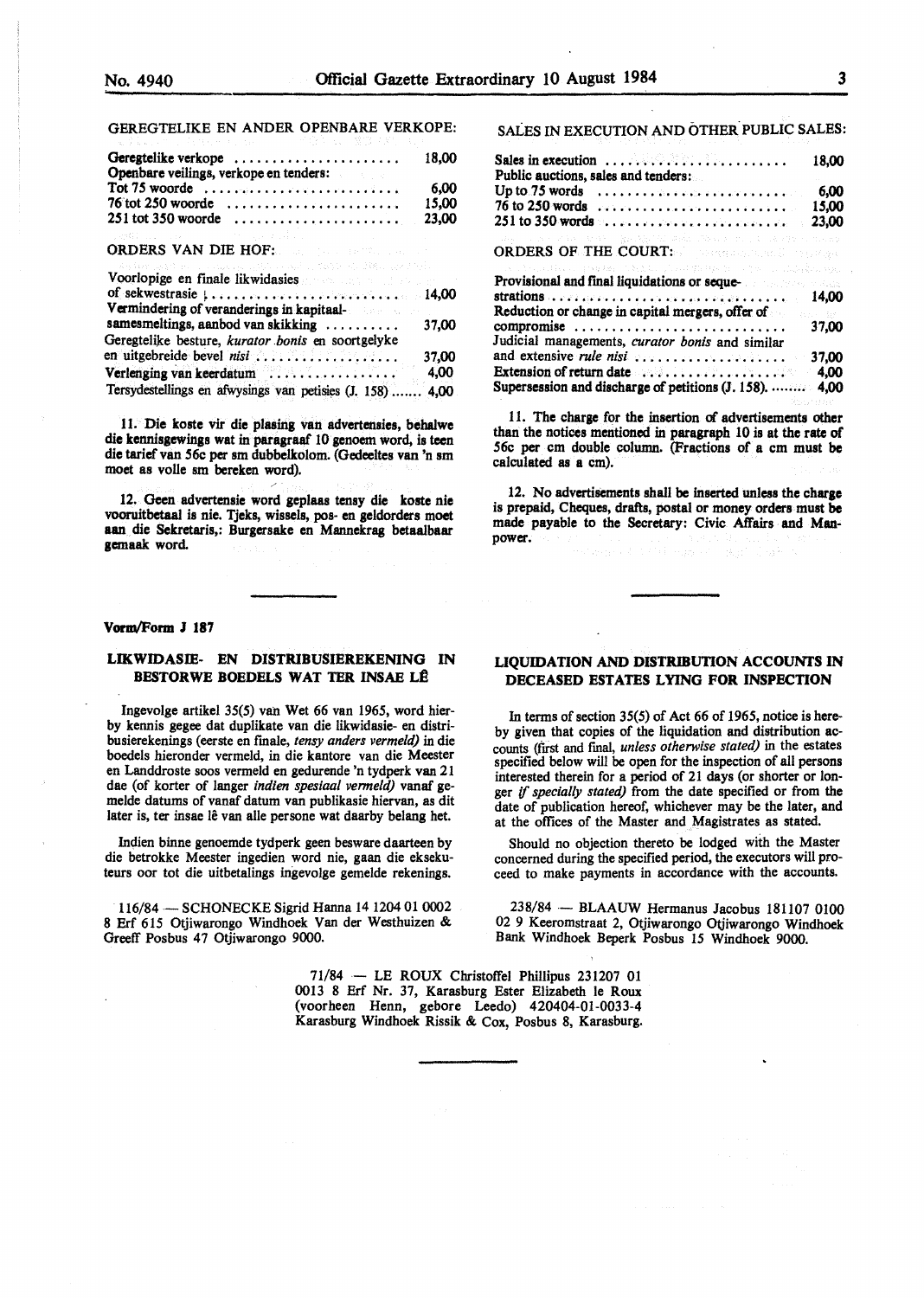# **Vorm/Form J 193**

#### **KENNISGEWING AAN KREDITEURE IN BESTOR-WE BOEDELS**

Alie persone wat vorderinge het teen die boedels hieronder vermeld, word hierby versoek om hut vorderinge by die betrokke eksekuteurs en binne 'n tydperk van 30 dae (of andersins soos aangedui) gereken vanaf die datum van publikasie hiervan in te lewer. Die inligting word verstrek in die volgorde: Boedelnommer, familienaam en voomame, geboortedatum, persoonsnommer, laaste datum, familienaam, geboortedatum en persoonsnommer; naam en adres van eksekuteurs of gemagtigde agent, tydperk toegelaat vir lewering van vorderings *indien anders as 30 dae.* 

286/84 - SMIT Jacoba Cornelia Petronella 6.1.1921 210106 0033 00 2 Plot 37 Hardap 1.7.1984 Johannes Cornelius Smit Bank Windhoek Beperk Posbus 15 Windhoek 9000.

287/84 - VAN DER MERWE Carel Petrus 17 April 1921 210417 5025 004 Keetmanshoop 12 Julie 1984 Windhoek Lentin Botma & de Waal Posbus 38 Keetmanshoop.

218/84 ·- CELLIERS (gebore Duvenhage) Magdalena Maria Magrietha Windhoek 2 Desember 1914 141202 0018 00 4 Posbus 571 Otjiwarongo 15 Mei 1984 Christiaan Johannes Celliers 20 Maart 19ll 110320596000 Barclays Nasionale Bank Bpk. Posbus 1014 Kimberley.

#### Vorm/Form 517

 $\mathbb{R}^2$ 

#### KENNISGEWING AAN KREDITEURE IN **BESTOR-**WE BOEDELS

Alie persone wat vorderinge het teen die boedels in die bylae vermeld, word versoek om sodanige vorderings binne 'n tydperk van 30 dae (of andersins soos aangedui) vanaf die datum van publikasie hiervan by die betrokke eksekuteurs in te lewer.

FOURIE - Andries Willem Petrus 8/12/1904 041208 5004 00 7 Otjiwarongo 24/5/1984 30 Windhoek SWA Standard Bank SWA Ltd. (Registered Commercial Bank) Trustee Branch P.O. Box 2164, Windhoek.

## NOTICE OF TRANSFER OF BUSINESS

NOTICE is hereby given that application will be made at the sitting of the Licensing Court on 5th September, 1984, at Windhoek, for the transfer of the General Dealer, Fresh Produce, Restaurant, Tobacco and Mineral Water Licences held by KLAUS EBERHARD NIEDERMEIER who traded for his own account under the name and style of BEPPINO TAKE A WAY AND CATERING RESTAURANT, to WERNER LUTZ MILKE who will trade under the same name and style for his own account and on the same premises situated at Iscor Street, Erf 3517, Windhoek.

Dated at Windhoek this 1st day of August, 1984.

**FISHER, QUARMBY** & PFEIFER Attorney for Applicant **P.O.** Box 37 **WINDHOEK.** 

# NOTICE **TO CREDITORS** IN DECEASED ESTATES

All persons having claims against the estates mentioned below are hereby called upon to lodge their claims with the executors concerned, within 30 days (or otherwise as indicated) calculated from the date of publication hereof. The information is given in the following order: Estate number, surname and christian names, date of birth, identity number, last address, date of death; surviving spouse's names, surname date of birth and identity number; name and address of executor or authorised agent, period allowed for lodgement of *claims* if *other than 30 days.* 

242/84 - GENIS Wilhelm de Ruyter Windhoek *25* Julie 1935 350725 5022 00 7 Evergreen Straat 36, Berg Aukas 29 Mei 1984 John Berry Els, die genomineerde van Barclays Nasionale Bank Beperk Posbus 1014, Kimberley.

3/1984 VAN NIEKERK. Barend Jacobus Windhoek 30 Julie 1939 390730 5048 00 4 Oshakati 23 Maart 1984 Andre Swanepoel Dr. Weder Kruger & Hartmann Posbus 864 Windhoek 9000.

435/83 - BOTHA Mattheus Nicolaus Windhoek 21 Februarie 1925 250221 5003 00 8 Erf No. 135, Monumentweg, Omaruru 26 September 1983 Maria Adriana Botha (gebore Alberts) 15 Oktober 1934. Barclays Nasionale Bank Beperk, (Geregistreerde Handelsbank) Trustee-tak Kaapstad, Posbus 512, Kaapstad.

# NOTICE TO CREDITORS IN DECEASED ESTATES

All persons having claims against the estates specified in the schedule, are called upon to lodge their claims with the executors concerned within a period of 30 days (or otherwise as indicated) from the date of publication hereof.

299/84 - CARSTENS Christoffel Hendrik 5 Julie 1956 560705 5079 005 Otjiwarongo 27 Junie 1984 Carstens Aletta Catharina Adriana Jakomina 30 Windhoek SWA Standard Bank SWA Ltd. (Registered Commercial Bank) Trustee Branch P.O. Box 2164, Windhoek 9000.

#### KENNISGEWING VAN OORDRAG VAN BESIGHEID.

Geliewe kennis te neem dat by 'n Algemene Sitting van die Handelslisensiehof wat gehou sal word te Otjiwarongo op 5 September 1984, aansoek gedoen sal word vir die oordrag van die Algemene Handelaar, Restaurant, Vars Produkte en Patente Medisyne gehou deur mnr. J. Wohler op Erwe 90 en 91, Orowetoweni, Otjiwarongo, aan Arnoid Erich Hindjou en Christof Okarnaru wie besigheid sal doen op dieselfde perseel onder die naam Wollof Restaurant.

VAN DER WESTHUIZEN & GREEFF Posbus 47 OTJIWARONGO 9000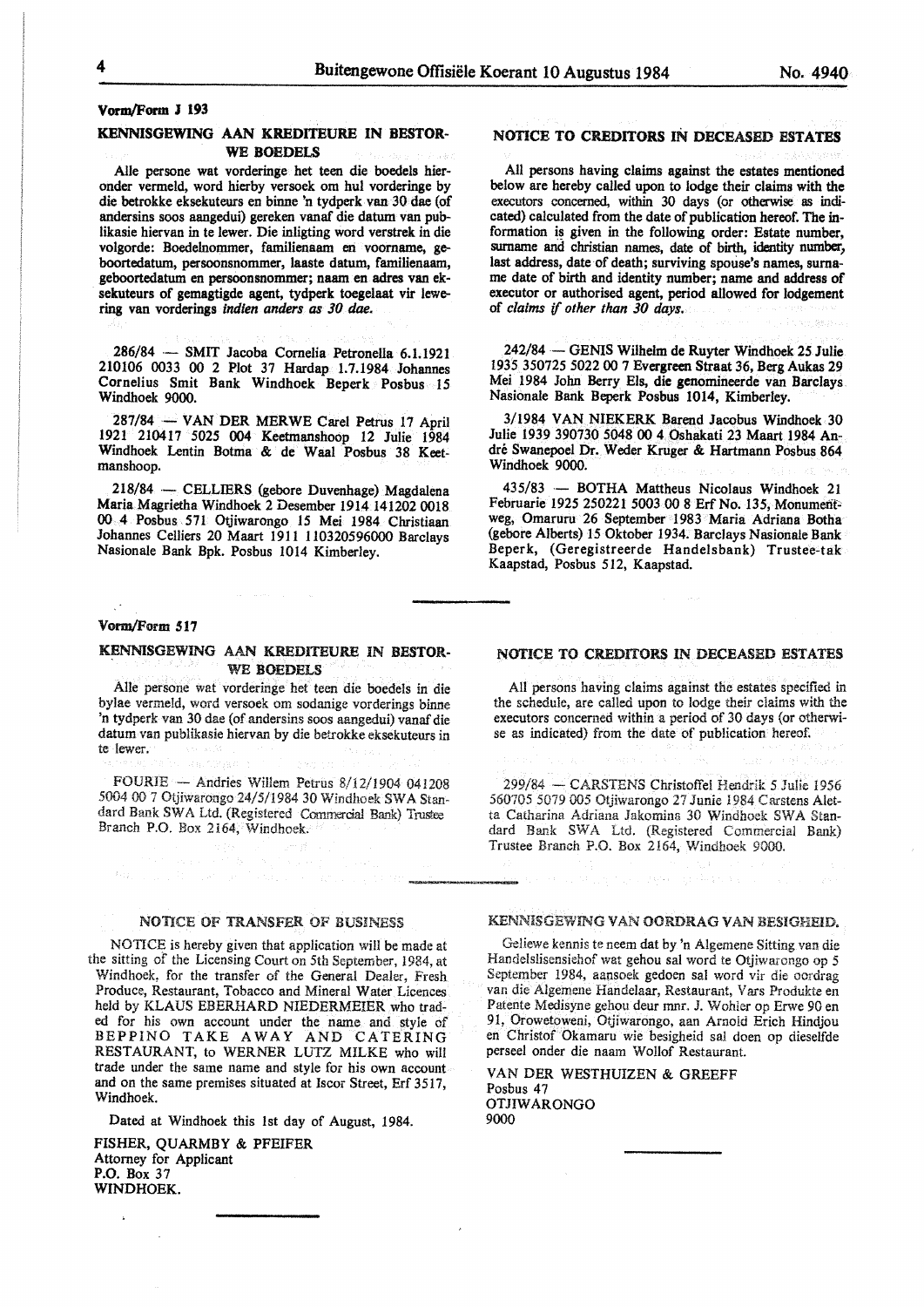#### Vorm/Form 297

#### KENNISGEWING VIR VERKIESING VAN EKSEKU-TEURS EN/OF VOOGDE

# VERKIESING VAN EKSEKUTEURS EN VOOGDE

Aangesien die Boedels van die Persone vermeld in onderstaande Bylae nie verteenwoordig is nie, word hierby deur Meester van die Hooggeregshof van Suidwes-Afiika aan belanghebbendes kennis **gegee,** dat byeenkomste ten opsigte van die verskillende Boedels op die datums, tye en plekke vermeld, gehou sal word met die doel om 'n Persoon of Persone te kies vir goedkeuring deur die Meester as geskik en bekwaam om deur hom aangestel te word as Eksekuteurs of V oogde, na gelang van omstandighede.

In 'n stad waarin 'n Kantoor van 'n Meester is, word die byeenkoms voor die Meester gehou en in ander plekke voor die Landdros.

L.W. - Items aan die linkerkant moet 'n \* gemerk, dui aan die verkiesing van 'n Voog; andersins word 'n Eksekuteur gekies.

 $\label{eq:1} \phi_{\mathcal{A}}^{\mathcal{A}}=\rho_{\mathcal{A}}^{\mathcal{A}}\approx \gamma_{\mathcal{A}}^{\mathcal{A}}$ 

# NOTICE FOR ELECTION OF EXECUTORS AND/OR **ROBERT METHODS.** TUTORS. A REPORT OF A REPORT OF A REPORT OF A REPORT OF A REPORT OF A REPORT OF A REPORT OF A

#### ELECTION OF EXECUTORS AND TUTORS

The Estates of the Persons mentioned in the subjoined Schedule being unrepresented, interested, parties are hereby given notice by the Master of the Supreme Court of South West Africa, that meetings will be held in several Estates at the dates, times and places specified, for the purpose of selecting some Person or Persons, for approval by the respective Master, as fit and proper to be appointed by them as Executors or Tutors, as the case may be.

Meetings in a town in which there is a Master's Office, will be held before the Master; elsewhere they will be held before the Magistrate.

N.B.  $-$  Items indicated by  $a^*$  on the left hand side, denote the election of a Tutor; otherwise an Executor is to be elected.

309/84 GERT FARMER Leier Rangeerder 12.06.1984 Meester van die Hooggeregshof Windhoek 24.8.1984 10h00 SWA Meester van die Hooggeregshof P.sak X13190 Windhoek 9000.

to sil

service buyers for the control

#### Vorm/Form **4**

# UKWIDASIE REKENINGE EN PLANNE VAN DISTRIBUSIE OF KONTRIBUSIE REKENING IN GESEKWESTREERDE BOEDELS OF MAATSKAP-**PYE IN LIKWIDASIE**

Ingevolge artikel 108(2) van die Insolvensiewet, 1936, artikel 136(2) van die Maatskappywet, 1926, en artikel 406(3) van die Maatskappywet, 1973, word hierby kennis gegee dat die likwidasie- distribusie- of kontribusierekenings in die boedels of die maatskappye, na gelang van die geval, hieronder vermeld ter insae van skuldeisers of kontribuante sal le op die kantore van die Meester en Landdroste daarin genoem, gedurende 'n tydperk van 14 dae, of die tydperk wat daarin vermeld is, vanaf die datum hieronder vermeld of vanaf die datum van publikasie hiervan, watter datum ook al die iaaste is.

W11/82 - NAMIBIA BRICKS (PTY) LTD (In Liquidation) Second Liquidation & Distribution Account At the office of the Master of the Supreme Court Windhoek and the Magistrate's Office Okahandja for a period of 14 days as from the 10th August 1984 I.R. McLaren Liquidator Trust & Mining Co. (Pty) Ltd. P.O. Box 82 Windhoek.

图 定于 (1)

# **LIQUIDATION ACCOUNTS** AND **PLANS OF DISTRIBUTION OR CONTRIBUTION** IN SEQUES-TRATED **ESTATES OR** COMP AMES BEING **WOUND UP**

UVAL SUPERINTENT

Pursuant to section 108(2) of the Insolvency Act, 1936, section 136(2) of the Companies Act, 1926, and section 406(3) of the Companies Act, 1973, notice is hereby given that the liquidation account and plans of distribution or contribution in the estates or the companies mentioned below will lie open for inspection by creditors or contributories at the offices of the Master and the Magistrates stated therein, for a period of 14 days, or for such a period as stated therein, from the dates mentioned below or from the date of publication hereof, which-ever may be the later date.

W3I/82 F.F.M. Engineering (Pty) Limited (In Liquidation) The second and fmal Liquidation & Distribution Account At the offices of the Master of the Supreme Court in Windhoek and at the Magistrate's Court in Okahandja for a period of 14 days as from the 10th August 1984. Dr. O.F.C. Herrigel c/o Security Trust SWA (Pty) Ltd. P.O. Box 3599 Windhoek 9000.

is a property of the company of the second section of

to prese dit fill control

LOWER CONTRACT CONTRACTOR

Wl8/83 Insolvent Estate P. Weakley Amended First & **Final Liquidation & Distribution Account At the office of** the Master of the Supreme Court Windhoek and the Second Second State of the Master of the Supreme Court Windhoek and the Second State of State of the Supreme Court Windhoek and the Second State of State of State of the Sec Magistrates Office Tsumeb for a period of 14 days as from the 10th August 1984. Trust & Mining Co. (Pty) Ltd. P.O. **Box 82 Windhoek.**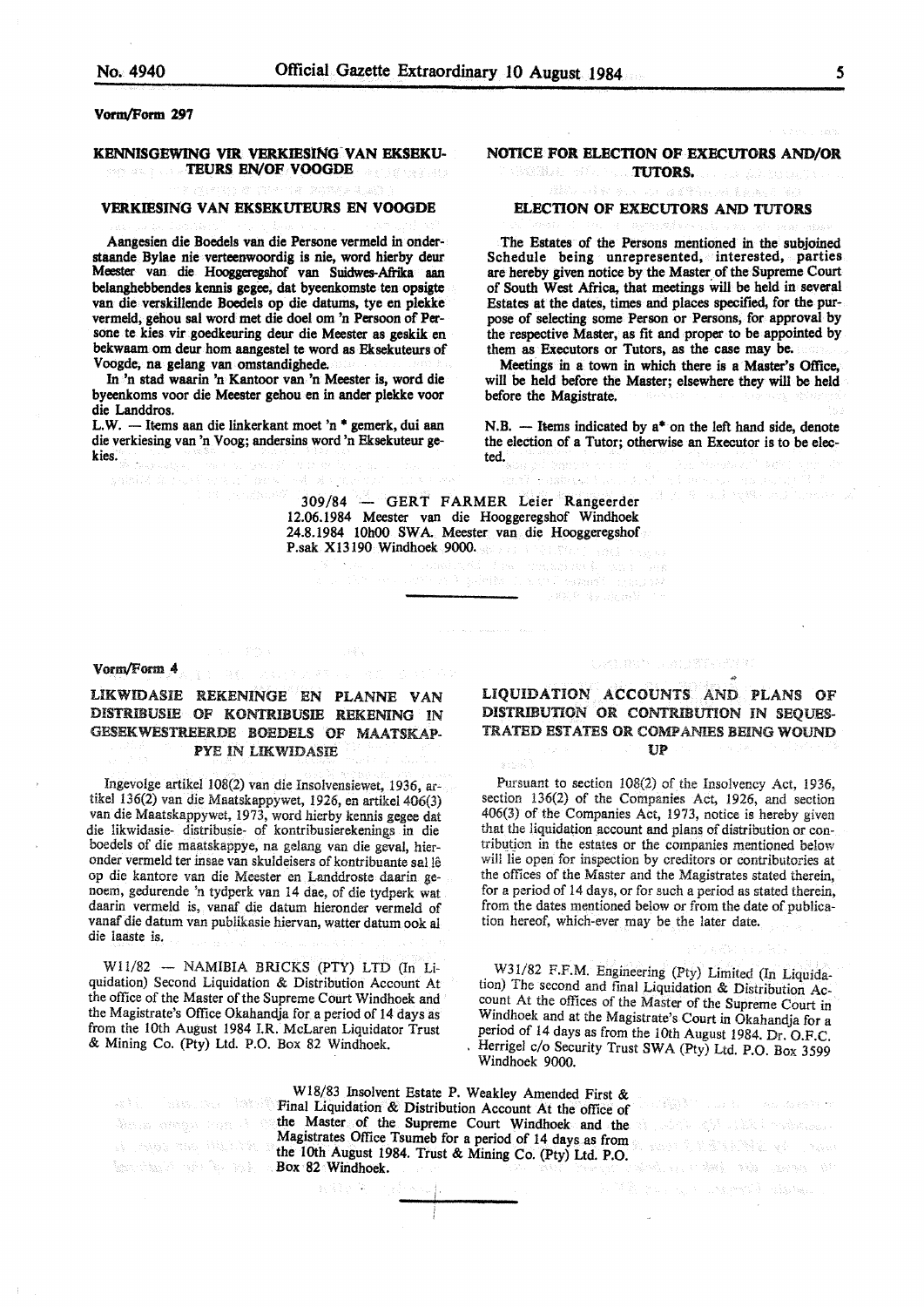**Vonn/Form** *5* 

# **UITKEER VAN DIVIDENDE EN INSAMELING VAN KON'IRIBUSIES IN GESEKWESTREERDE BOEDELS OF MAATSKAPPYE IN LIKWIDASIE**

Nademaal die likwidasierekeninge en distribusie-of kontribusie-rekenings in die gesekwestreerde boedels of maatskappye in likwidasie, na gelang van die geval, hieronder vermeld op die datums daarin vermeld, bekragtig is, word hierby ingevolge artikel 113(1) van die Insolvensiewet, 1936, artikel 139(2) van die Maatskappyewet, 1926, en artikel 409(2) van die Maatskappyewet, 1973 kennis gegee dat uitbetaling van dividende of insameling van kontribusies aan die gang is in genoemde boedels of maatskappye soos hieronder uiteengesit en dat elke kontribusiepligte skuldeiser die bedrag deur hom verskuldig by die adres hieronder genoem aan die kurator of likwidateur moet betaal.

W 5/83 - Hidropompe (Edms) Bpk. (In Liquidation) 27th July 1984 Dividends being paid in the second liquidation & Distribution Account LR. McLaren Liquidator Trust & Mining Co. (Pty) Ltd. P.O. Box 82 Windhoek 9000.

# **PAYMENT OF DIVIDENTS AND COLLECTION OF** CONTRIBUTIONS IN SEQUESTRATED ESTATES OR **COMPANIES BEING WOUND UP**

#### The liquidation accounts and plans of distribution or con- •tribution in the sequestrated estates of companies being wound up, as the case may be, mentioned below having been confirmed on the date therein mentioned, notice is hereby given, pursuant to section 113(1) of the Insolvency Act, 1936, section 139(2) of the Companies Act, 1926, and section 409(2) of the Companies Act, 1973, that dividends are in the course of payment or contributions are in the course of collection in the said estates or companies as set forth below and that every creditor liable to contribution is required to pay to the trustee or liquidator the amount for which he is liable at the address mentioned below.

W 24/83 - Insolvent Estate S.G. Baard 23.07.1984 Dividends being paid in the Second & Final Liquidation & Distribution Account I.R. McLaren Trustee Trust & Mining Co. {Pty) Ltd. P.O. Box 82 Windhoek 9000.

W 3/83 Insolvent Estate P.P.C. Bezuidenhout Trading as Liquor Den 23.07.1984 Dividends being paid in the third and fmal Liquidation and Distribution Account I.R. McLaren Trustee Trust & Mining Co. {Pty) Ltd. P.O. Box 82 Windhoek 9000.

#### GEREGTELIKE **VEILING**

#### IN DIE **LANDDROSHOF VIR DIE DISTRIK VAN TSUMEB, GEHOU TE TSUMEB. Saak No. 65/84**

**In die saak tussen:** 

**RHONGER SALES (EDMS) BEPERK en ANDERE Eisers** 

**en** 

#### **F.F.J. REICHL**

#### **Verweerder**

Ter uitvoering van Vonnisse van bogemelde Agbare Hof, sal die volgende bates van die Verweerder voetstoots verkoop word deur die Geregsbode by die Landdroskantore te Tsumeb om 11h00 op Vrydag 17 Augustus 1984: Klein hoeveelheid:

KLERASIE, SKOENE, TRAPFIETSONDERDELE ens. Terme: Kontant aan die hoogste bieder.

(Get.) J.J. GERTENBACH GERTENBACH VANZYL & VAN SITTERT Eisers se Prokureurs Hoofstraat, Posbus 259, TSUMEB.

#### **THE ALIENS ACT, 1937.**

#### **NOTICE OF .INTENTION OF CHANGE OF SURNAME.**

I, (1) WALTER HORST KAESE residing at Farm Boskloof, District Omaruru and employed as (2) Farm Manager intend applying to the Minister of Internal Affairs for authority under section 9 of the Aliens Act, 1937, to assume the surname Kaedes for the reasons that (3) 1. My present surname means "cheese" in my mother language (German) and I feel that my children should not have the same problems as I bad during my school years and subsequent thereto. 2. I feel embarrassed being called and referred to as "cheese". I previously bore the name(s) (4) Walter Horst Kaese. I intend also applying for authority to **change**  the surname of my wife Birgit Kaese {born Schweiger) (5) to Kaedes.

Any person who objects to our assumption of the said surname of Kaedes should as soon as may be lodge his objection, in writing, with a statement of his reasons therefor, with· the Magistrate of Windhoek.

(Signed) P.F. Koep & Co. Attorneys for Applicant. *5* July 1984.

'n Herdruk van die "Offisiële Koerant" van 31 **Desember 1981, No. 4580, is nou weer verkryg***baar by SWA.PERS teen Rl5.00 per oplaag. Dit bevat die Inkomstebelastingwet van die Nasionale Vergadering van SWA.* 

A reprint of the "Official Gazette" 31st *December 1981, No. 4580, is now again avail*able from SWAPERS at R15,00 per copy. It *contains the Income Tax Act of the National Assembly* of *SWA.*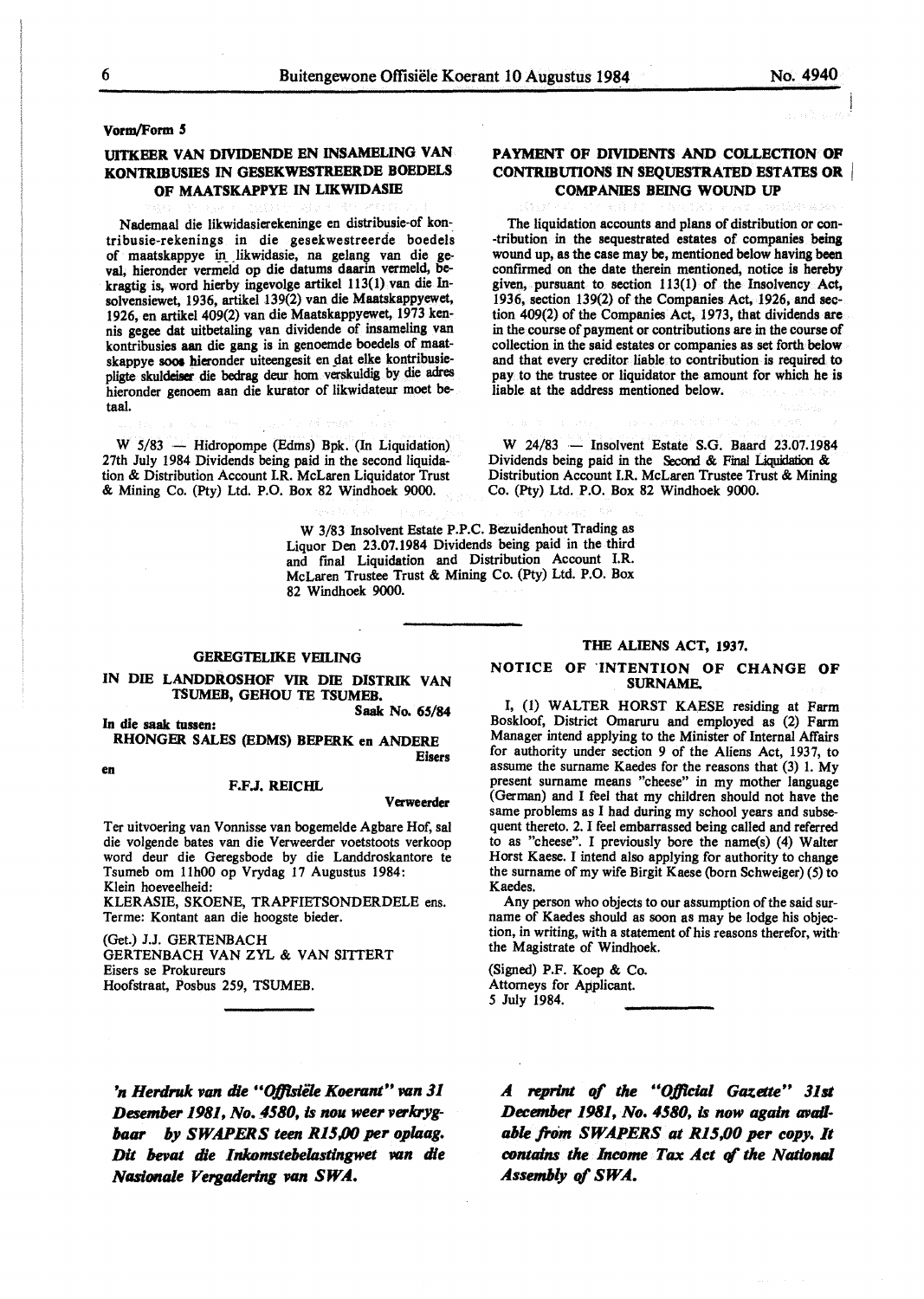#### **KENNISGEWING VAN OORDRAG VAN BESIGHEID**

Kennis geskied hiermee dat na veertien (14) dae vanaf datum van publikasie van hierdie kennisgewing, aansoek by die Handelslisensie Hof, Windhoek in die distrik van Windhoek gedoen sal word vir die oordrag van die ALGEMENE HANDELAAR (Kruideniersware en Huishoudelike Goedere), Tabak, Minerale Water (Verseelde houers alleenlik), Patente Medisyne Lisensie, huidiglik gehou deur mnr. HJ. DU PLESSIS wie handel dryf onder die naam en styl van STORE DORDABIS te DORDABIS No. 98, distrik WINDHOEK aan MICHAEL KRAFFT wie besigheid sat doen vir eie rekening op dieselde perseel in die naam en styl van STORE DORDABIS.

Dr. Weder Kruger & Hartmann.

NEEM KENNIS DAT 14 dae na publikasie, aansoek gedoen sat word by die Lisensie Hof van Windhoek, vir die oordrag van Algemene Handelaar (Vars Produkte) Lisensie, gehou deur meneer J.C. Mentz, wie handel dryf as Sigmark (Windhoek) Edms Bpk. op erf 23, Gobabisweg, Windhoek, aan mnr. R. W.J. Jacobs, wie op dieselfde perseel onder die naam Windhoek Vars Produkte onder dieselfde styl as Sigmark (Windhoek) Edms. Bpk. vir sy eie rekening besigheid sal doen.

Geteken te WINDHOEK op hierdie 27ste dag van JULIE 1984.

CJ. VAN NIEKERK & KIE. Agente vir die Applikant Posbus 21394 **WINDHOEK**  9000

Gedruk deur. en verkrygbaar by SWAPERS Posbus 56, Windhoek Suidwes-Afrika

Printed and obtainable from SWAPERS P.O. Box 56, Windhoek South West Africa